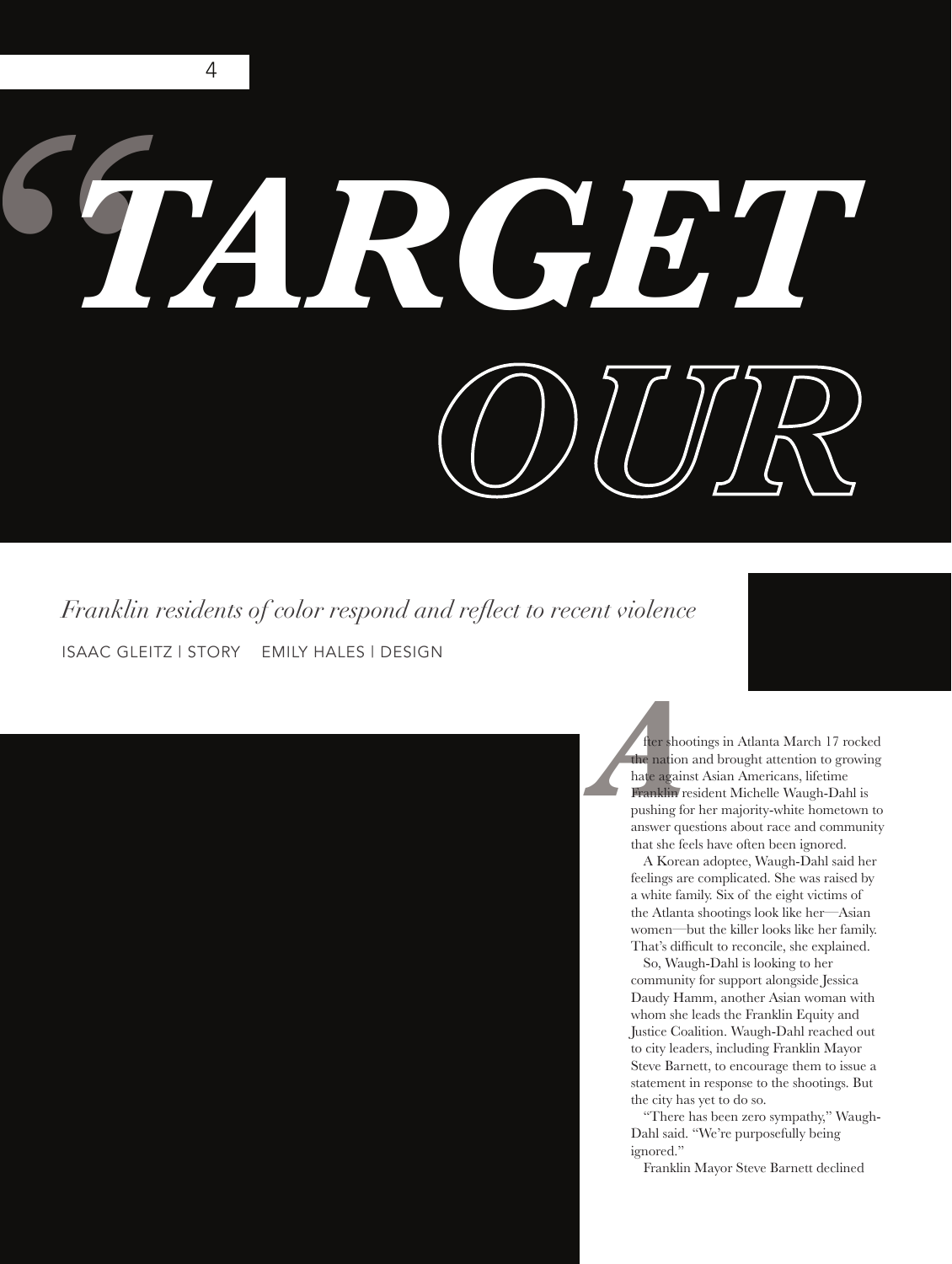# *ON OUR BACK"*

an interview, but City of Franklin Chief of Staff Tara Payne said the city hasn't issued a statement because no one asked them to do so. Payne said Waugh-Dahl reached out to say Asian folx in Franklin are "scared and hurting," but there was no mention of a statement.

Payne said that she and other city officials have done their best to provide support without a statement, including listening to Asian residents and sending cards to Asianowned businesses.

The Franklin Police Department has also spent nearly \$600,000 on body and car cameras, an action Payne said will improve transparency and protection of all residents. The city also requires diversity and implicit bias training for all city employees.

Still, Daudy-Hamm and Waugh-Dahl said they do not feel like minority voices are heard in their city or the nation. People want to read the headlines, they said, but they don't want to address the underlying issues. Daudy-Hamm said she had to tune out the media coverage of the shootings because it was threatening her mental health.

"That was such an eye opener," Hamm said. "It felt like a stab in the heart… It was too raw, and it felt too lonely."

## LEADING THE CHARGE FOR EQUITY

Hamm, who is half Filipino, grew up near Franklin. She said the Atlanta massacre is a painful reminder of the trauma that she lives with after being oversexualized on account of her race. After being sexually assaulted, her assailant told her that he had never "had" an Asian before.

Both Daudy-Hamm and Waugh-Dahl said Franklin residents avoid racial discussions, but Hamm said she's tired of "tiptoeing around white fragility." According to the U.S. Census Bureau, Franklin's population is 95.4% white, with small percentages of minority groups.

"We're some of the loudest Asian women you'll ever meet," Daudy-Hamm said.

The Atlanta shooting brought attention to the racism Asian communities face in America, which is on the rise. A recent poll conducted by Gallup, a DC-based analytics company, shows that xenophobia towards certain Asian populations is growing. In March 2020, 22% said China is an enemy of the U.S, and the figure increased to  $45\%$ in March 2021.

Meanwhile protests across the country, including Franklin, have brought attention to the Black Lives Matter movement.

Waugh-Dahl and Daudy-Hamm both attended Black Lives Matter protests over the summer but had multiple issues with the city's reception of the movement. At one protest, Hamm and Waugh-Dahl challenged city officials to join their fight to mixed support.

"Yes, I hugged the police chief, and I feel like that was a great photo opportunity for all of us to share, but do I feel like he understood why we were really out there? No," Hamm said.

Franklin Police Chief Kirby Cochran did not respond to an interview request, but Johnson County Sheriff Duane Burgess said his goal as a public servant is to hear the thoughts of his community, something that goes beyond attending any one event.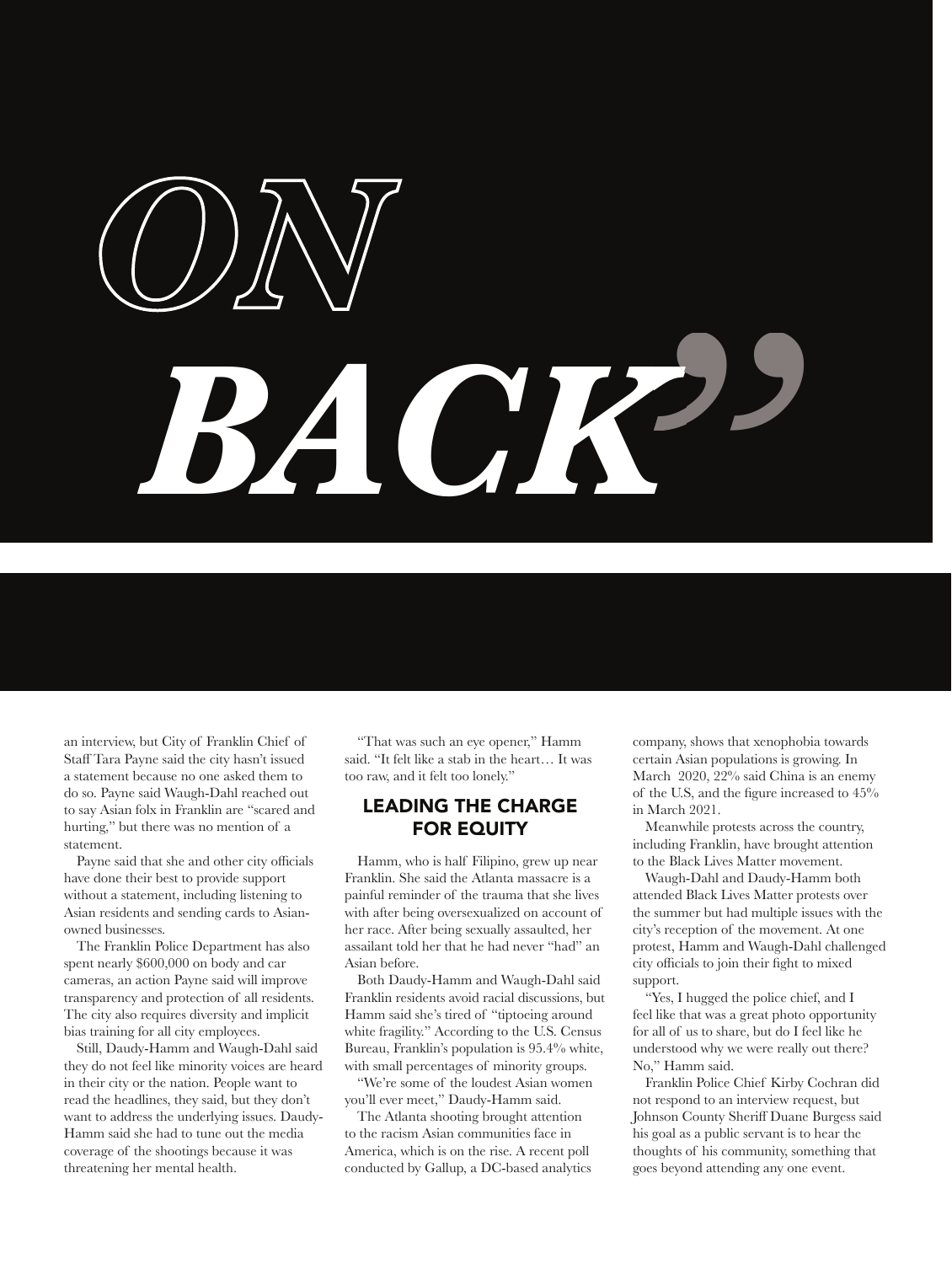#### "I'm not doing anything for publicity," Burgess said. "I care about their feelings."

Nonetheless, Daudy-Hamm and Waugh-Dahl both feel as though minority groups in Franklin are consistently targeted by city officials. Both women joined community members on the downtown square to etch Black Lives Matter messages on the sidewalks. They said that Burgess threatened to arrest the participants if they did not leave immediately. Hamm said she knew they weren't doing anything wrong because downtown festivals have decorated the sidewalks with chalk before. She suspects they were confronted for ideological reasons.

"It wasn't the action, it was the message," Hamm said. "Next thing you know a fire truck shows up, and they're out there having the fire department scrub the sidewalks. It spoke volumes that day where we stood… It was a defining moment."

Burgess said he was not hostile or threatening toward those gathered at the chalking event. He simply told them that they could be prosecuted for altering public property and asked them to leave.

"I don't have a problem with peaceful protest," Burgess said. "You just cannot take chalk and draw on the property of the people of Johnson County… Even with chalk, that is criminal mischief."

Waugh-Dahl and Daudy-Hamm are not the only ones who feel ostracized by the city. Students of color at Franklin College raised similar points.

Junior Bennie Patterson said that Franklin is friendly to Black people "if they have a dog."

He said numerous people in Franklin have acted superior. They show this with their body language, he explained, as many people look down at him and turn their nose away.. One day while he was shopping, a woman switched her daughter to the far side of her body as if to protect her from a threat.

Sophomore JaSaun Johnson shared similar thoughts. He said he smiles more in non-Black spaces like Franklin. He enters stores by saying hello, so that he will appear nonthreatening. Nonetheless, he sometimes gets followed by store employees, especially if he is wearing his backpack.

Black Student Union President Alexis Cheatham, like Patterson, said that Franklin is not an inclusive city. When her family came to visit on family weekend, she said people stared at them as if they were confused why there were Black people in their town.

Cheatham said she and her friends with

## "There has been zero sympathy. We're purposefully being ignored." MICHELLE WAUGH-DAHL

minority identities avoid going downtown alone. They know they will be viewed as outsiders, and they have heard there are people who refuse to wear masks.

"It's just not the greatest place for us because there will be instances where we're stared at," Cheatham said. "It makes us feel like we have a target on our back."

## VACCINATING ACROSS RACIAL DIFFERENCES

Addressing racial disparities becomes more important during times of crisis. As COVID continues, it has become clear that vulnerable populations experience reduced access to health care. This is true for those who have received the COVID vaccine, where the number of people of color who have is much lower compared to white Johnson County residents.

Michelle Waugh-Dahl, community activist **CONTRIBUTED PHOTO**